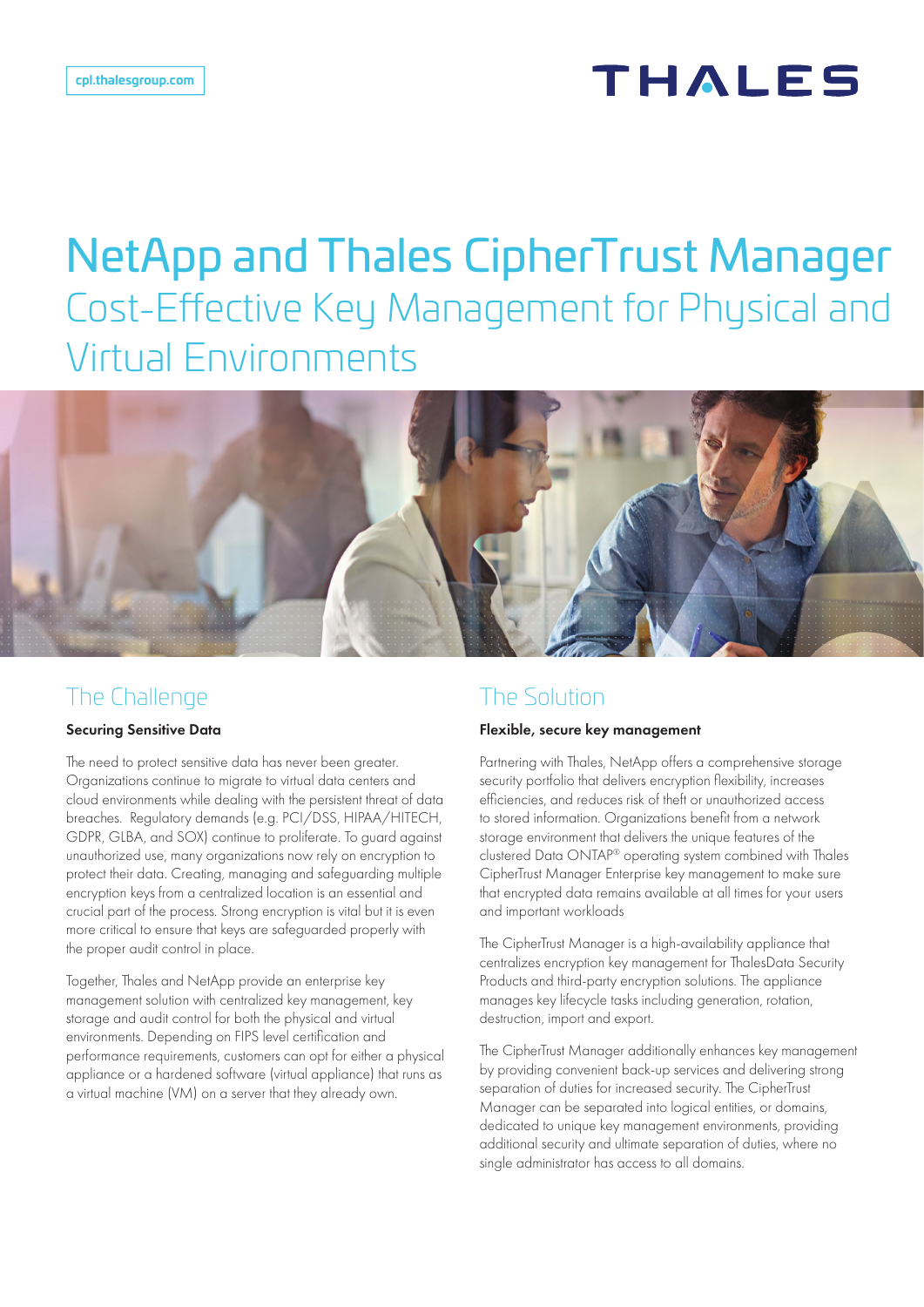# Hardened Virtual Appliance

Thales CipherTrust Manager includes features that provide hardened security, eliminating many risks and threats to sensitive data. These features include:

- Centralized key management and encryption for virtual environments
- Hardened OS and complete virtual appliance encryption for enhanced key security and protection against snapshot attacks
- Integrated when needed with external HSM to meet higher level compliance standards such as FIPS 140-2, Level 3, PCI-DSS etc
- Accelerated deployments

## Proven Key Management

Thales is the largest company exclusively focused on the protection of high-value information assets, with an extensive portfolio of solutions that enable security teams to centrally employ defense-in-depth strategies.

- Enterprise key management leader
- High availability to support cloud-scale deployments
- Proven performance profile
- Central management of multiple key types: symmetric, asymmetric, secret data, and X.509 certificates

Thales offers customers the flexibility of physical or virtual appliances to meet their business needs. Thales is one of the only solutions provider that offers a virtual key management appliance integrated with hardware root of trust that can be used in the public cloud.

### Cost Efficient

#### Thales CipherTrust Manager fits many budgets:

- CipherTrust Manager runs as a VM on customers own server and thereby eliminates the need for an additional space.
- Support for the OASIS KMIP standard enables increased centralization of encryption key management over time.
- Well suited for opex models as it eliminates the need for upfront payment.

# Standards Compatible

Thales CipherTrust Manager supports KMIP, allowing customers to consolidate key security policies and protect investments across disparate encryption systems, self-encrypting drives, tape archives, storage area networks, virtual workloads, and more.

- HSM Integration for Secure Deployments: Thales CipherTrust Manager can reference a master key resident on the HSM as a root of trust for all keys created in the customer's environment. CipherTrust Manager supports Amazon Web Services CloudHSM for subscription-based AWS environments, and SafeNet Luna SA for on-premises deployments
- Securing Physical and Virtual Storage Environments: Supports many popular NAS, tape, and backup storage devices from NetApp, IBM, Hitachi Data Systems, Dell EMC, Quantum, HPE, Nutanix, VMware vSAN, and others.
- Support for Multiple Private/Public Clouds: Thales CipherTrust Manager can support multiple private and public cloud environment: AWS, VMware (including Public Clouds which support VMware), OpenStack, Microsoft Azure, Microsoft Hyper-V, Google, and others.